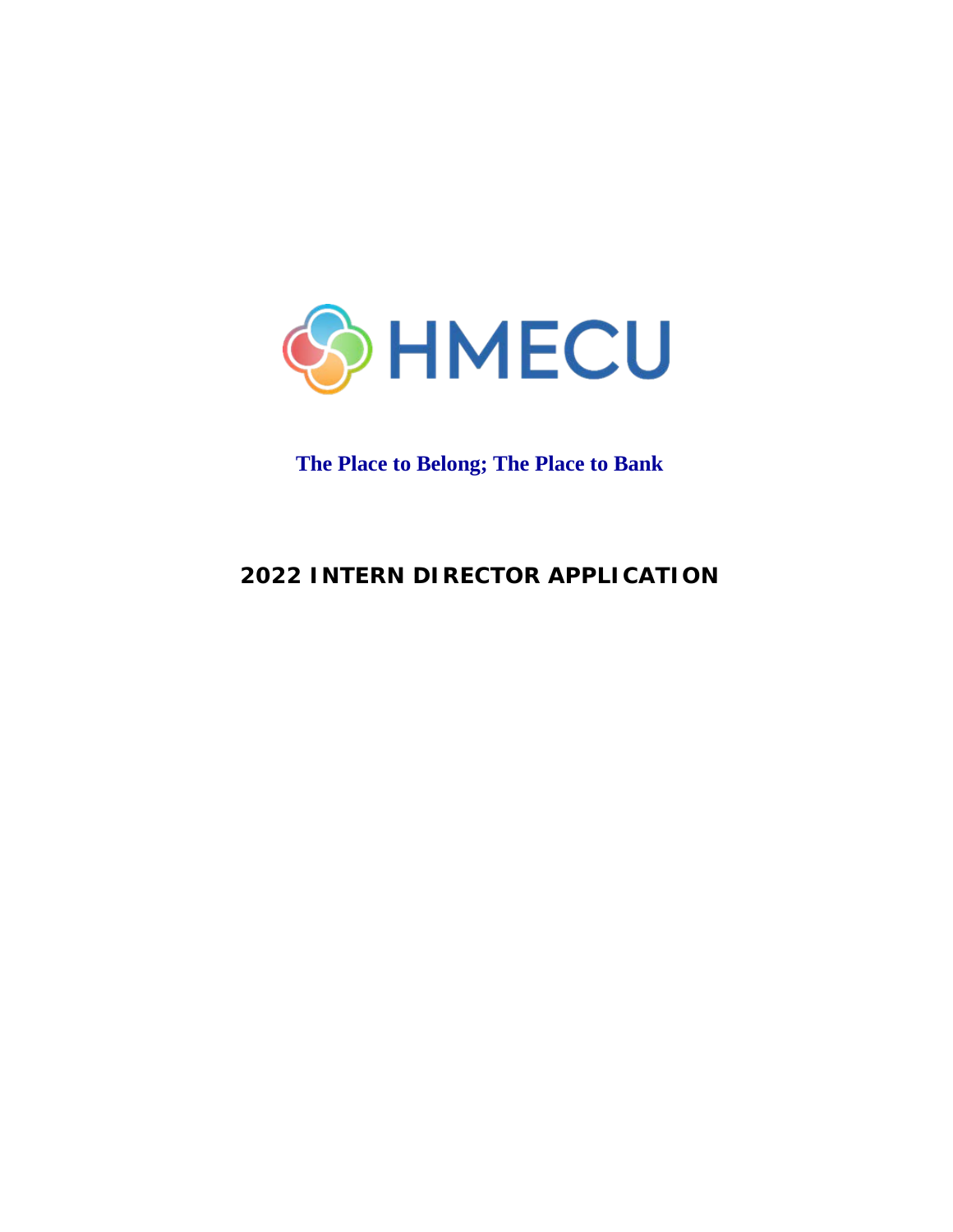# **INTERN DIRECTOR APPLICATION**

# **TABLE OF CONTENTS**

| Intern Director Applicant's Expertise/Experience Assessment  12 |  |
|-----------------------------------------------------------------|--|
|                                                                 |  |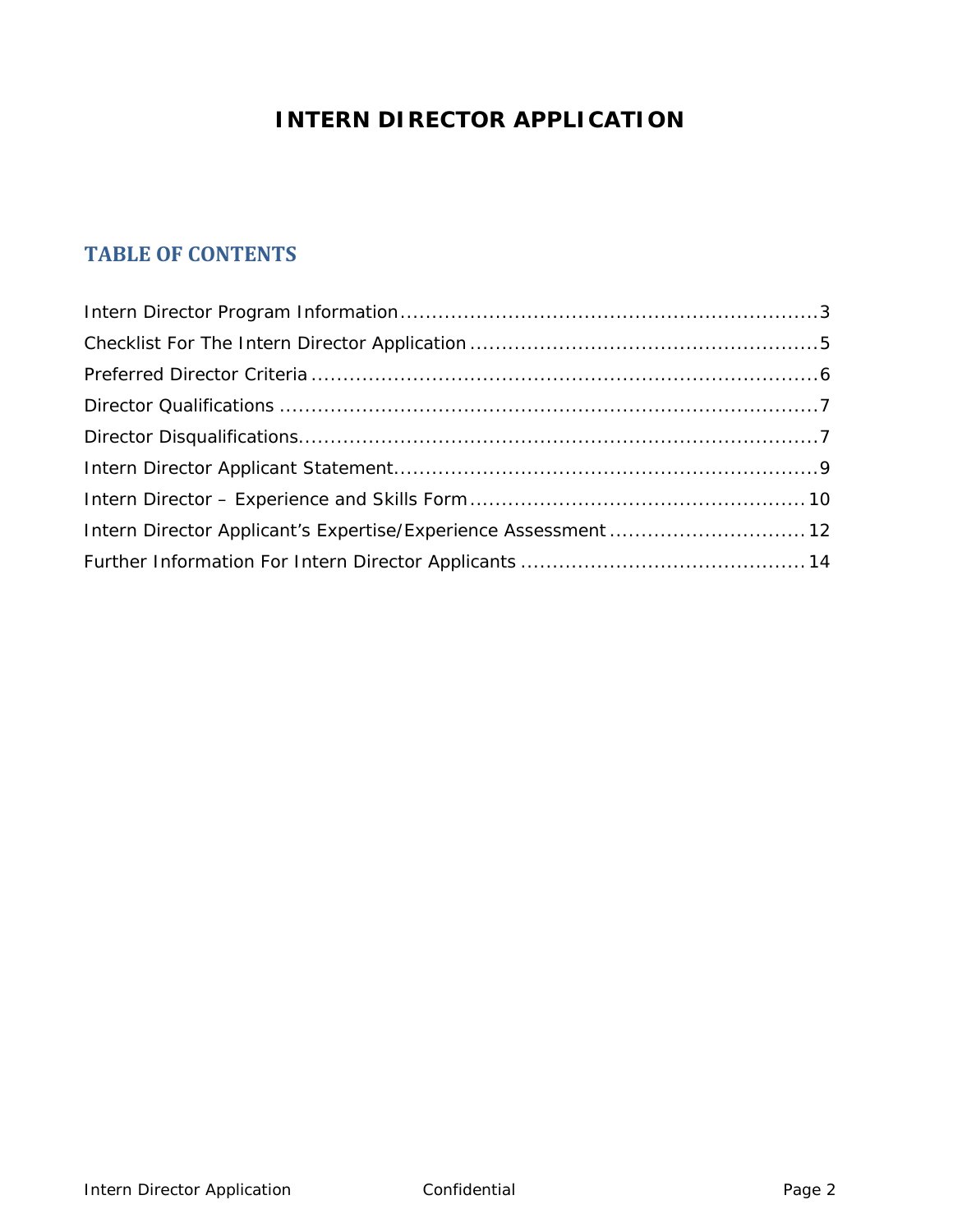# <span id="page-2-0"></span>**INTERN DIRECTOR PROGRAM INFORMATION**

THANK YOU!...for your interest in applying for an Intern Director position with Healthcare and Municipal Employees' Credit Union (HMECU). HMECU and all credit unions provide its member owners with a distinct values-based and community-owned and controlled alternative. Unlike the private, public, or voluntary sectors, all credit unions around the world are guided by the same principles, one being the principle of democratic member control. Credit unions are operated democratically and owned by their customers as members. As an Intern Director of HMECU, you'll have an opportunity to learn first hand how your Board helps to lead an organization that is committed to building strong relationships aimed at improving financial health, enriching people's lives and building healthier communities in the areas we serve.

The Intern Director program, overseen by the Nominating Committee, is designed to meet a strategic need and create a governance ready pool of volunteers who may later fill vacant positions on the HMECU Board of Directors by:

- Identifying and preparing individuals that wish to become better acquainted with HMECU, the credit union movement and the role of Intern Director.
- Allowing individuals a trial period for training and to participate and understand the responsibilities and time commitments required prior to making the full commitment if elected to a position on the Board.
- Providing an additional method for HMECU to fulfill its succession planning objectives with prospective member candidates the Board needs and develop a pool of candidates that have begun to establish knowledge, skills and abilities to serve the membership in the role of elected Director, for appointment or election.

The Intern Director program does not afford any voting rights or decision-making authority to its participants. The engagement of participants is limited to:

- Reviewing meeting materials
- Attending and observing at a minimum of 4 Board meetings and 2 Audit & Risk Committee meetings
- Participating in non in camera discussions at committee meetings
- Participating in Board education sessions and retreats

The Program will accept a maximum of three (3) Intern Directors per year from members qualified to run as a Director of the Board. At the end of the internship in March, it is anticipated that the Intern Director(s) will stand for election as a Director at the next AGM. Intern Directors will be accepted into the program from April (post AGM) to September in order to allow for a minimum of six (6) months participation in advance of the AGM elections. Intern Directors may re-apply for another internship if vacancies are available.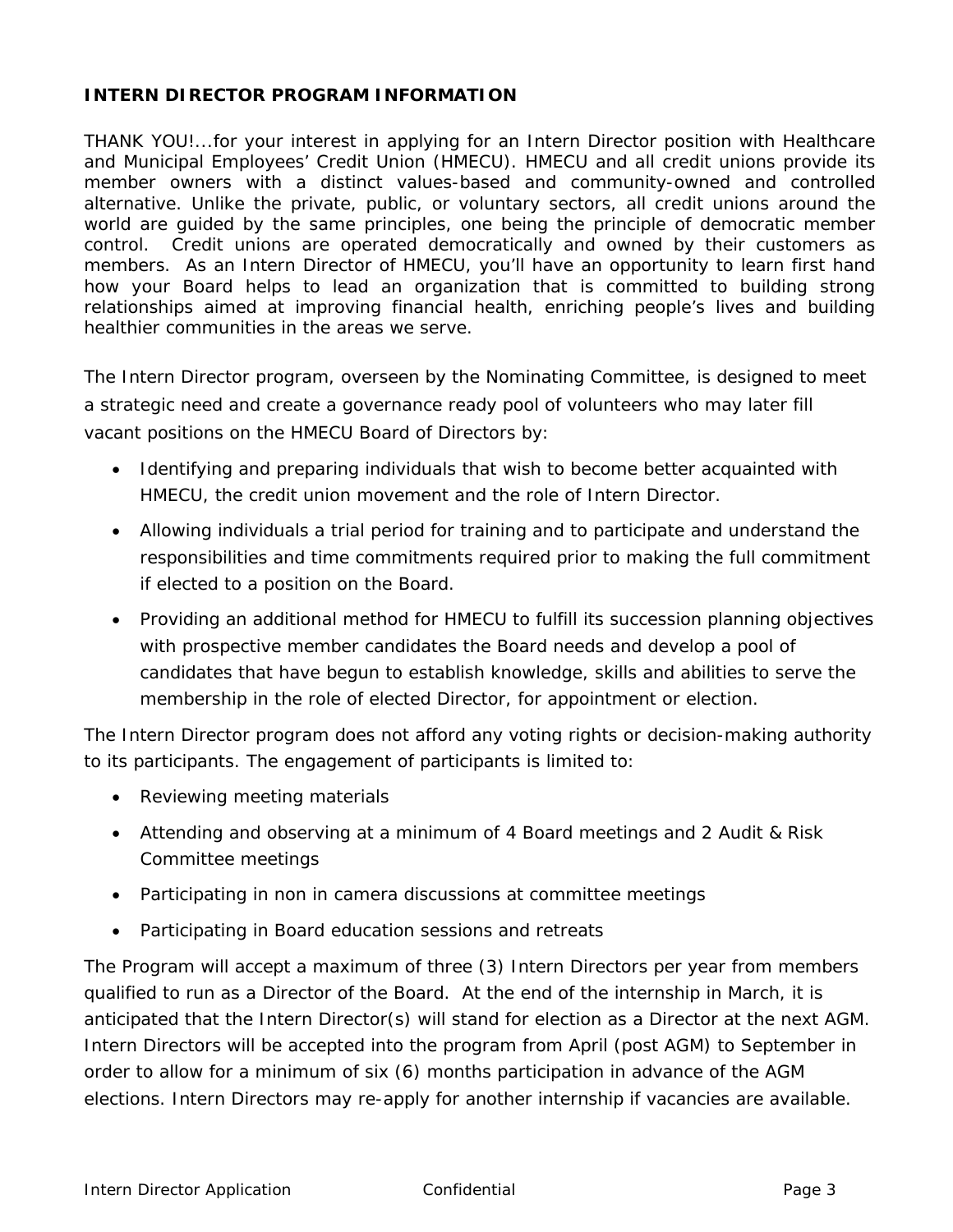Vacancies will be first filled by first time applicants.

Applicants are required to complete and submit HMECU's Intern Director Application to the Chair of the Nominating Committee to begin the process for selection.

Upon confirming the applicant meets the requirements outlined in the application package, the Chair of the Nominating Committee and another Committee member will interview the applicant. The interview process will include an overview of the Board's functions and governance model, along with expectations of the applicant, including attendance at Board and committee meetings, and an attestation of an acceptable Police Criminal Records Check.

If the applicant and Nominating Committee wish to proceed further, references will be requested and vetted.

Applicants will then be recommended to the entire Board of Directors for approval to participate in the Intern Director Program.

Upon approval of admittance to the program by the Board, the individual will be required to sign a confidentiality agreement and provide a Police Criminal Records Check.

The Intern Director will be required to attend: four (4) meetings of the Board; and two (2) meetings of the Audit & Risk Committee at a minimum. The Intern Director will receive modified meeting packages for review.

Support to the Intern Director to answer any questions, offer guidance and Director mentorship will be provided by designated Board Nominating Committee members.

Appointment to the Intern Director program is not a guarantee that the Intern Director will be nominated or elected to the Board of Directors.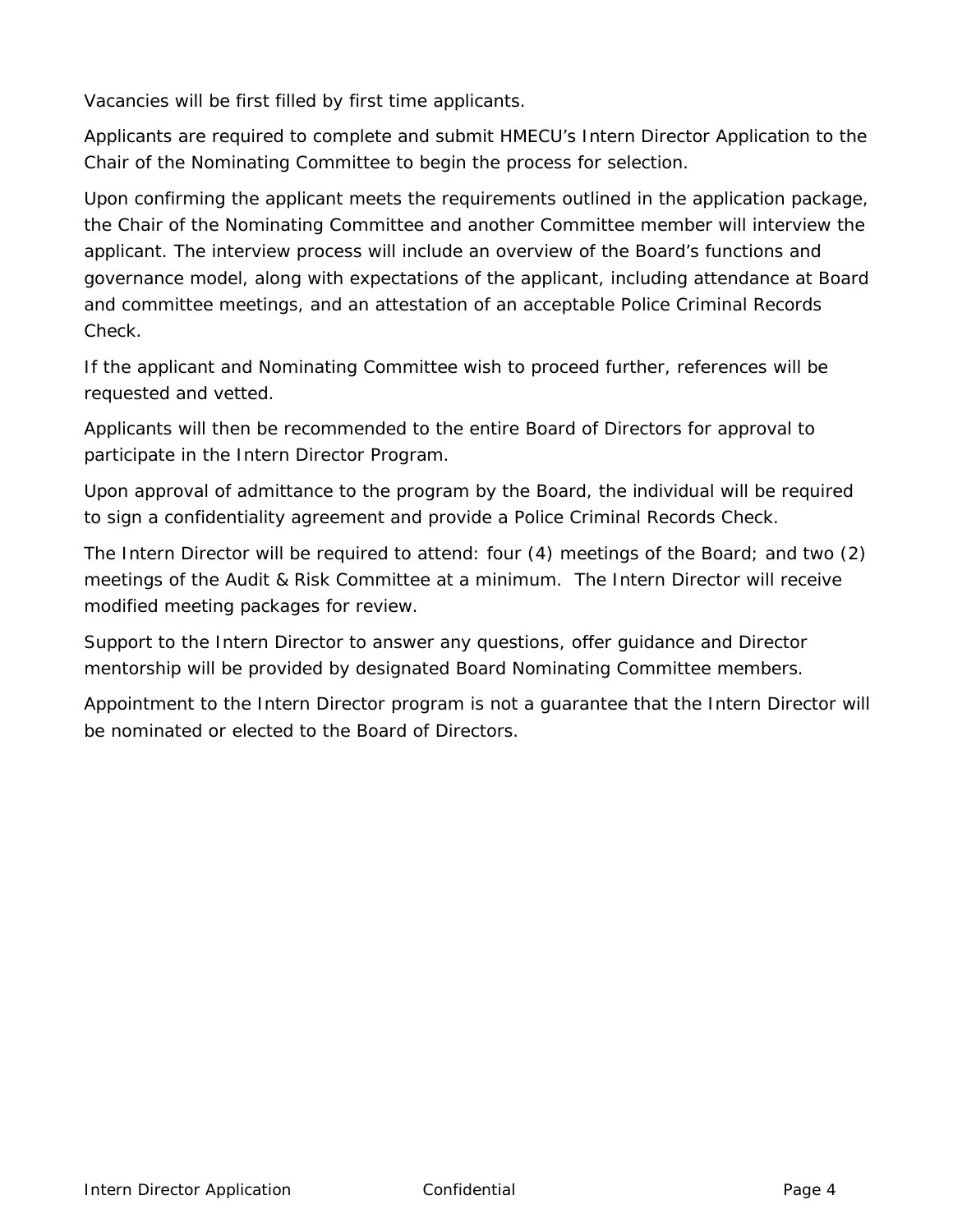<span id="page-4-0"></span>

| Item<br>#      | CHECKLIST FOR THE INTERN DIRECTOR APPLICATION                                                                                                                                                                                                                                                                                                            |  |  |
|----------------|----------------------------------------------------------------------------------------------------------------------------------------------------------------------------------------------------------------------------------------------------------------------------------------------------------------------------------------------------------|--|--|
| 1              | Applicants are encouraged to arrange an appointment to meet with the Chair of the<br>Nominating Committee, to find out more about being an HMECU Intern Director. Please<br>contact Jennifer Swing, Executive Assistant at 905-575-8888 x139 or by email<br>jswing@hmecu.com to be directed to the Chair of the Nominating Committee.                    |  |  |
| $\overline{2}$ | Review pages, 7 and 8 to be sure that you qualify. The rules for becoming a Director are<br>set out in the Credit Unions and Caisses Populaires Act, 1994 of Ontario which governs all<br>credit unions in the province and we require that Intern Directors meet these rules as well.                                                                   |  |  |
| 3              | Applicants authorize the Credit Union to obtain a personal Credit Bureau check as part of<br>the eligibility process after acceptance as an Intern Director, as indicated on page 9.                                                                                                                                                                     |  |  |
| 4              | Complete and sign the Intern Director Applicant Statement on page 9. This document<br>ensures you have read and understand all of the information provided in this package and<br>confirms that you qualify to be an Intern Director.                                                                                                                    |  |  |
| 5              | Next, carefully review and complete the Intern Director - Experience and Skills Form and<br>Applicant's Expertise/Experience Assessment on pages 10 through to 13.                                                                                                                                                                                       |  |  |
| 6              | The original Intern Director application, once completed, must be received no later than<br>September 30 <sup>th</sup> each year, to the attention of Jennifer Swing, Executive Assistant on behalf<br>of the Chair of the Nominating Committee, 209 Limeridge Road East, Hamilton, ON, L9A<br>2S6. Please keep a copy of the application for reference. |  |  |
| $\overline{7}$ | Upon receipt of the Intern Director Application, the Chair of the Nominating Committee will<br>contact the applicant to arrange a meeting.                                                                                                                                                                                                               |  |  |
| 8              | Applicants must obtain a Volunteer Police Criminal Record Check, at their own expense, to<br>be submitted after acceptance as an Intern Director. Please check with your local police<br>service for details and time frames regarding this process.                                                                                                     |  |  |
| 9              | All qualified applicants are encouraged to attend the Annual General Meeting (AGM) to<br>understand the nomination and election process.                                                                                                                                                                                                                 |  |  |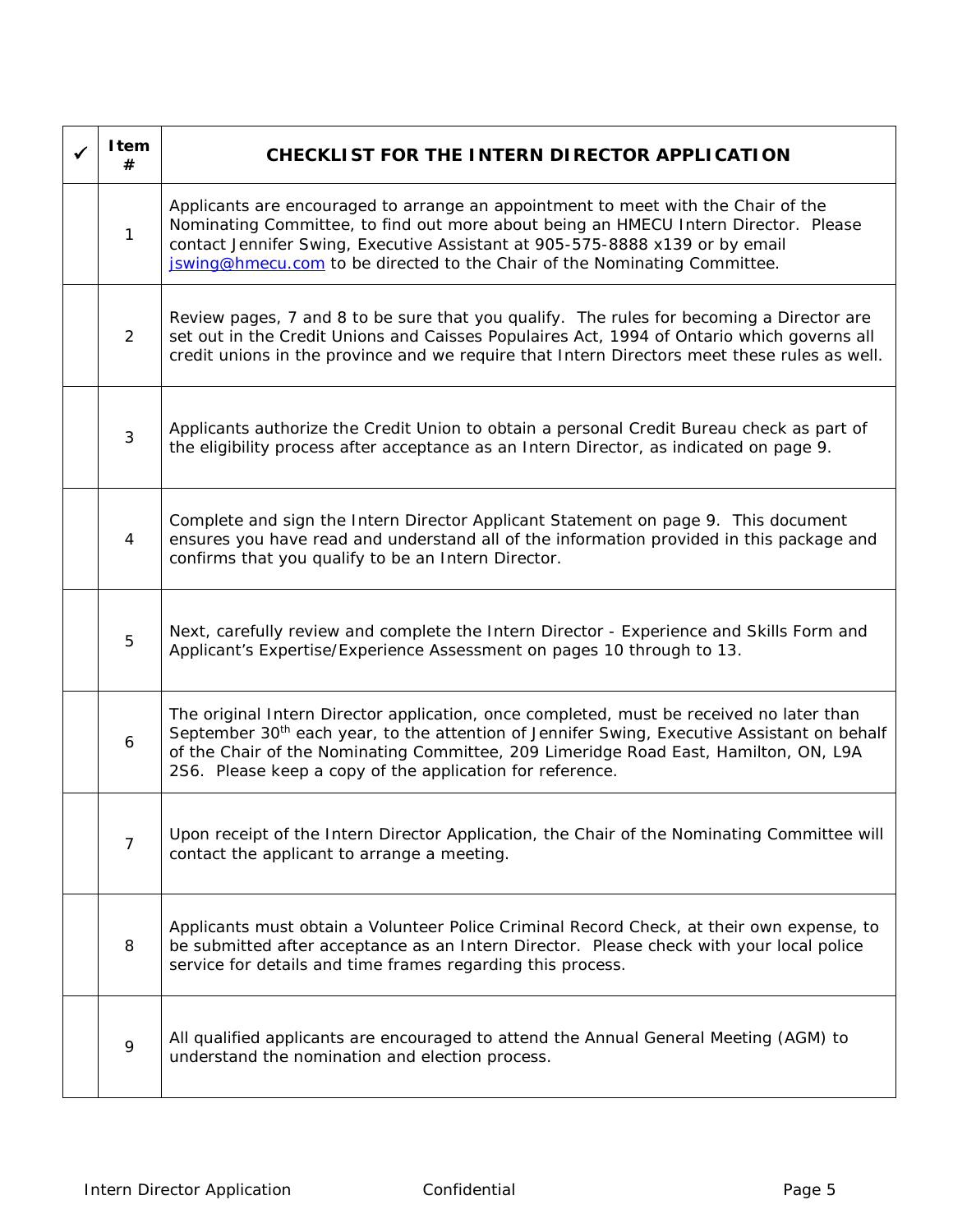## **PREFERRED DIRECTOR CRITERIA**

## **AS PER THE BOARD GOVERNANCE POLICIES OF**

### <span id="page-5-0"></span>**HEALTHCARE AND MUNICIPAL EMPLOYEES CREDIT UNION**

## **(Intern Director applicants are also assessed against these criteria)**

A Director:

- ♦ should understand the principles behind and share the vision of the Credit Union, and have the ability to reflect the values and commitments of the Credit Union, as well as acting in the Credit Union's best interest at all times.
- should demonstrate the ability to bring a perspective of social, external business or financial issues to Board deliberations.
- should understand corporate governance and the fiduciary duties, role and responsibilities of the Board as a whole and as an individual Director of a Credit Union, including the willingness to ask probing questions and be an active participant in Board discussions and debates within the governance framework.
- must commit to regular attendance at Board/Committee meetings, and to full preparedness and willingness to contribute to meeting content.
- should understand the importance of Credit Unions in their communities.
- should demonstrate the ability to provide leadership and be an effective communicator.
- should uphold the values of teamwork, demonstrating the ability to operate as "a team at Board level and speak with one voice" once full discussion has been undertaken and a decision made by the Board.
- must demonstrate personal integrity and high ethical standards.
- must not be deemed a Disqualified Individual as reference by section 92. (1) of the Credit Unions and Caisses Populaires Act, 1994, on page 5 and 6 of the package.
- must obtain a Volunteer Police Criminal Record Check at his/her own expense and authorize the Credit Union to obtain a personal Credit Bureau check as part of the nomination eligibility process.
- must be willing to commit to continuous learning and undertake appropriate Director training and development initiatives.
- should have the ability to understand and assess implications of financial statements and auditors' reports.
- must agree to abide by the additional time commitment, including travel time and work load associated with being a Director of the Credit Union.
- shall possess basic computer skills and be able to receive, print and communicate via electronic means.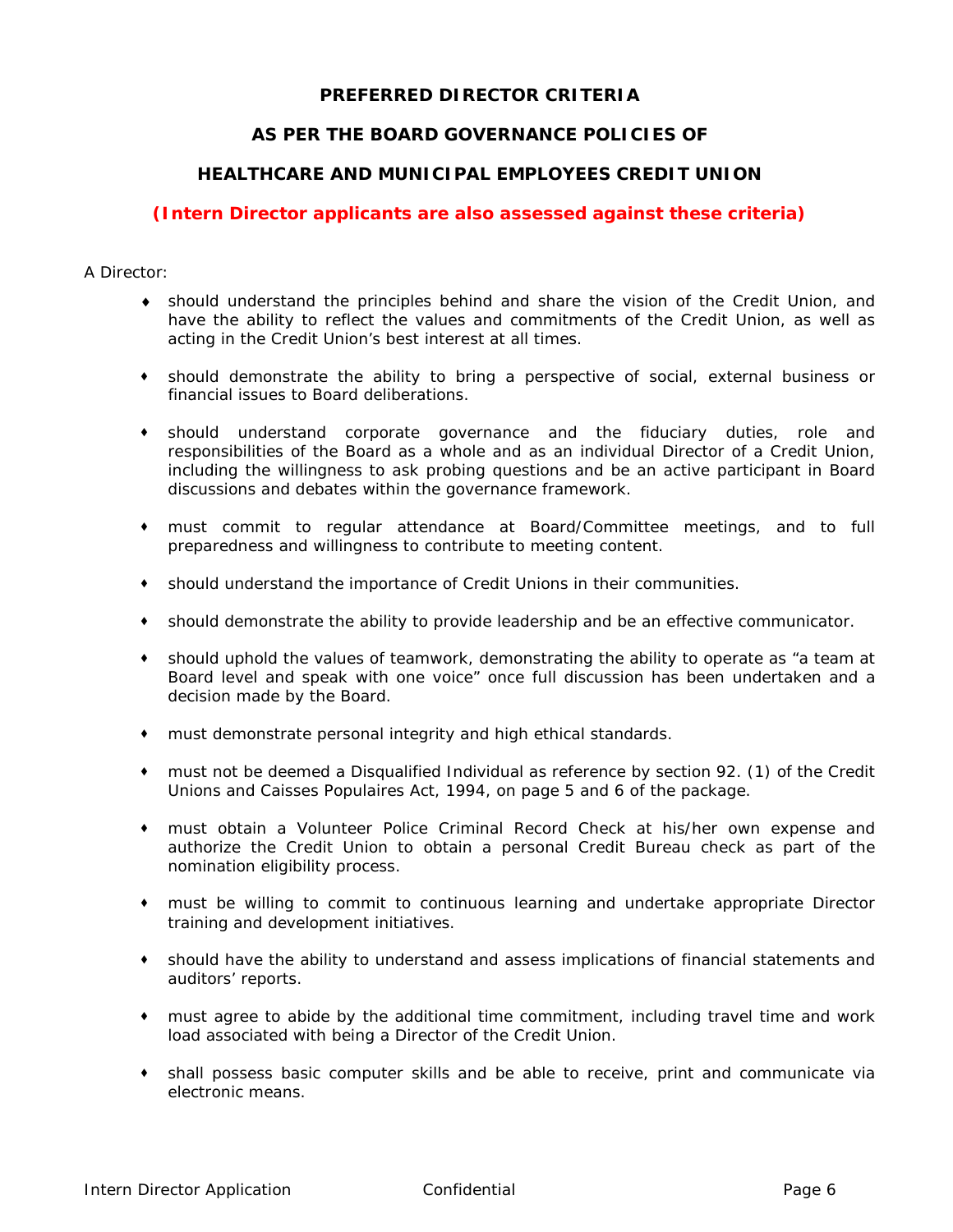## <span id="page-6-0"></span>**DIRECTOR QUALIFICATIONS AS LEGISLATED IN SECTION 91 OF THE CREDIT UNIONS AND CAISSES POPULAIRES ACT, 1994 (Intern Director applicants must also qualify under these rules)**

## *Qualifications of Directors*

**91.**Only a natural person who meets the following criteria is eligible to be a director of a [cred](http://www.ontario.ca/fr/lois/loi/94c11#s91)it union:

- 1. He or she is a member of the credit union.
- 2. He or she is at least eighteen years of age.
- 3. He or she is a Canadian citizen or a person lawfully admitted to Canada for permanent residency who is ordinarily resident in Canada. 1994, c. 11, s. 91.

## <span id="page-6-1"></span>**DIRECTOR DISQUALIFICATIONS AND OTHER REQUIREMENTS AS LEGISLATED IN SECTION 92 OF THE CREDIT UNIONS AND CAISSES POPULAIRES ACT, 1994**

#### *Disqualified Individuals*

**[92.](http://www.e-laws.gov.on.ca/html/statutes/french/elaws_statutes_94c11_f.htm#s92s1)** [\(1\)](http://www.e-laws.gov.on.ca/html/statutes/french/elaws_statutes_94c11_f.htm#s92s1) The following individuals are disqualified from being Directors of a Credit Union:

1. One whose membership in any Credit Union has been terminated, other than voluntarily.

2. One who has been found under the *Substitute Decisions Act, 1992* or under the *Mental Health Act* to be incapable of managing property or who has been found to be incapable by a court in Canada or elsewhere.

3. One who is an undischarged bankrupt or who has been discharged as a bankrupt in the five years preceding the date on which he or she may be elected as Director.

4. One who is unable to obtain a bond of an insurer licensed under the *Insurance Act* to write surety and fidelity insurance.

5. One who is more than 90 days in arrears in the payment of a debt owed to the Credit Union unless the Credit Union has agreed to extend the time for repayment.

6. One who is a listed person within the meaning of the United Nations Suppression of Terrorism Regulations under the *United Nations Act* (Canada).

7. One who has been convicted, in the five years preceding the date on which he or she may be elected as a Director, of an offence described in subsection (3) and who has not received a pardon for the offence.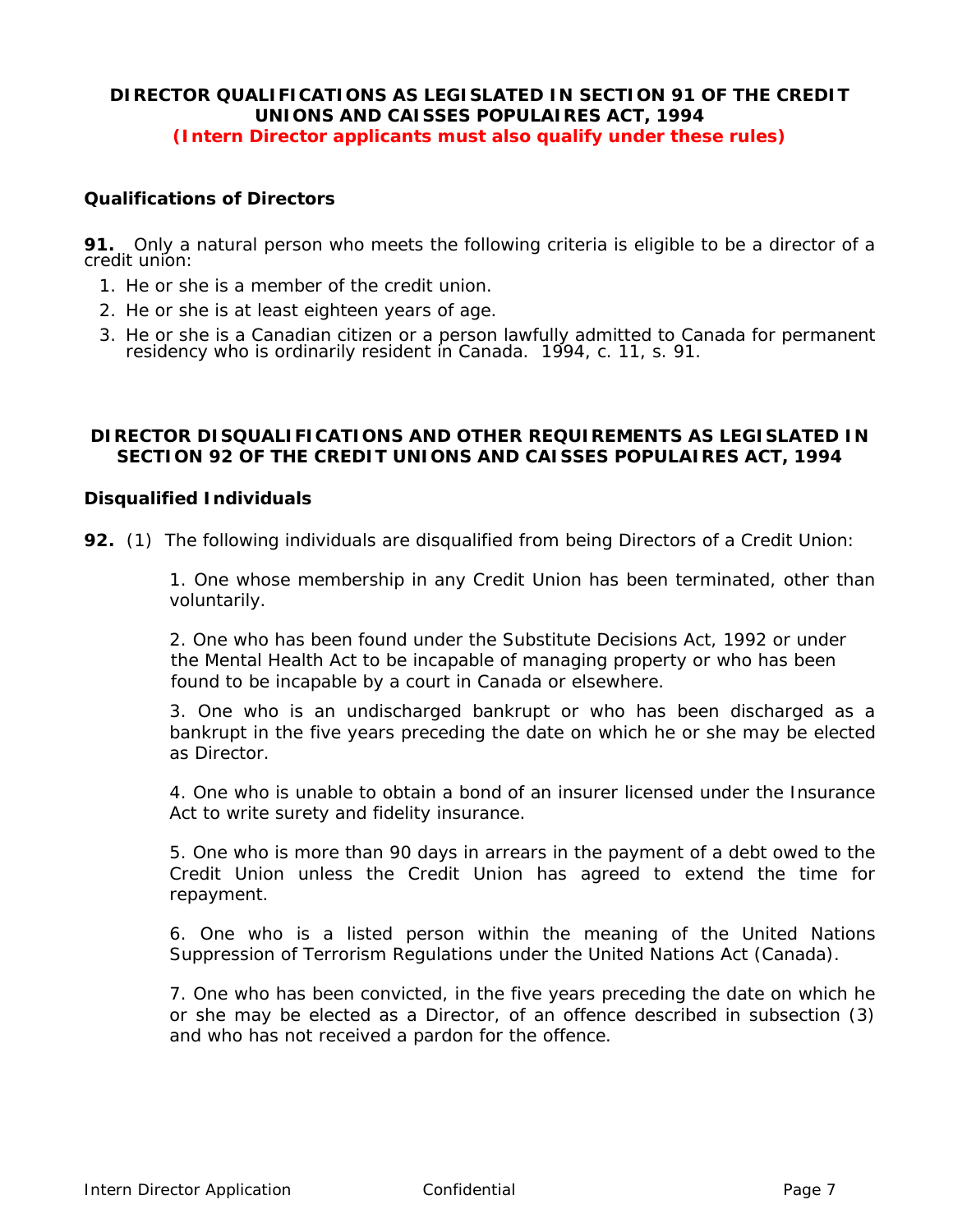8. One whose membership in a professional association has been terminated, in the five years preceding the date on which he or she may be elected as Director, for professional misconduct.

9. An employee of the Credit Union or a league in which the Credit Union is a member or his or her spouse, parent or child.

10. A professional advisor who provides services to the Credit Union in his or her professional capacity or who has provided such services in the three years preceding the date on which he or she may be elected as a Director.

11. An employee of the Corporation.

12. A public servant employed under Part III of the *Public Service of Ontario Act, 2006* whose employment duties include regulating Credit Unions.

13. One who has not met the training requirements or qualifications for Directors established by the Credit Union.

14. One who has not met any reasonable condition or qualification set out in the by-laws of the Credit Union. 2007, c. 7, Sched. 7, s. 58 : c. 33, Sched. 2, s. 21  $(2).$ 

## *Exception*

[\(2\)](http://www.e-laws.gov.on.ca/html/statutes/french/elaws_statutes_94c11_f.htm#s92s2) An individual is not an employee for the purposes of paragraph 9 of subsection (1) solely because he or she provides, without remuneration, services to the Credit Union or league that are ordinarily provided by an employee. 2007, c. 7, Sched. 7, s. 58 (1).

# *Type of Offence*

[\(3\)](http://www.e-laws.gov.on.ca/html/statutes/french/elaws_statutes_94c11_f.htm#s92s3) An offence referred to in paragraph 7 of subsection (1) is an offence that,

(a) is related to the qualifications, functions or duties of a Director of a body corporate;

(b) involves theft or fraud;

(c) involves a contravention or failure to comply with this Act, a predecessor of this Act or an Act governing a subsidiary of the Credit Union; or

(d) involves a contravention or failure to comply with the *Securities Act*. 2007, c. 7, Sched. 7, s. 58 (1).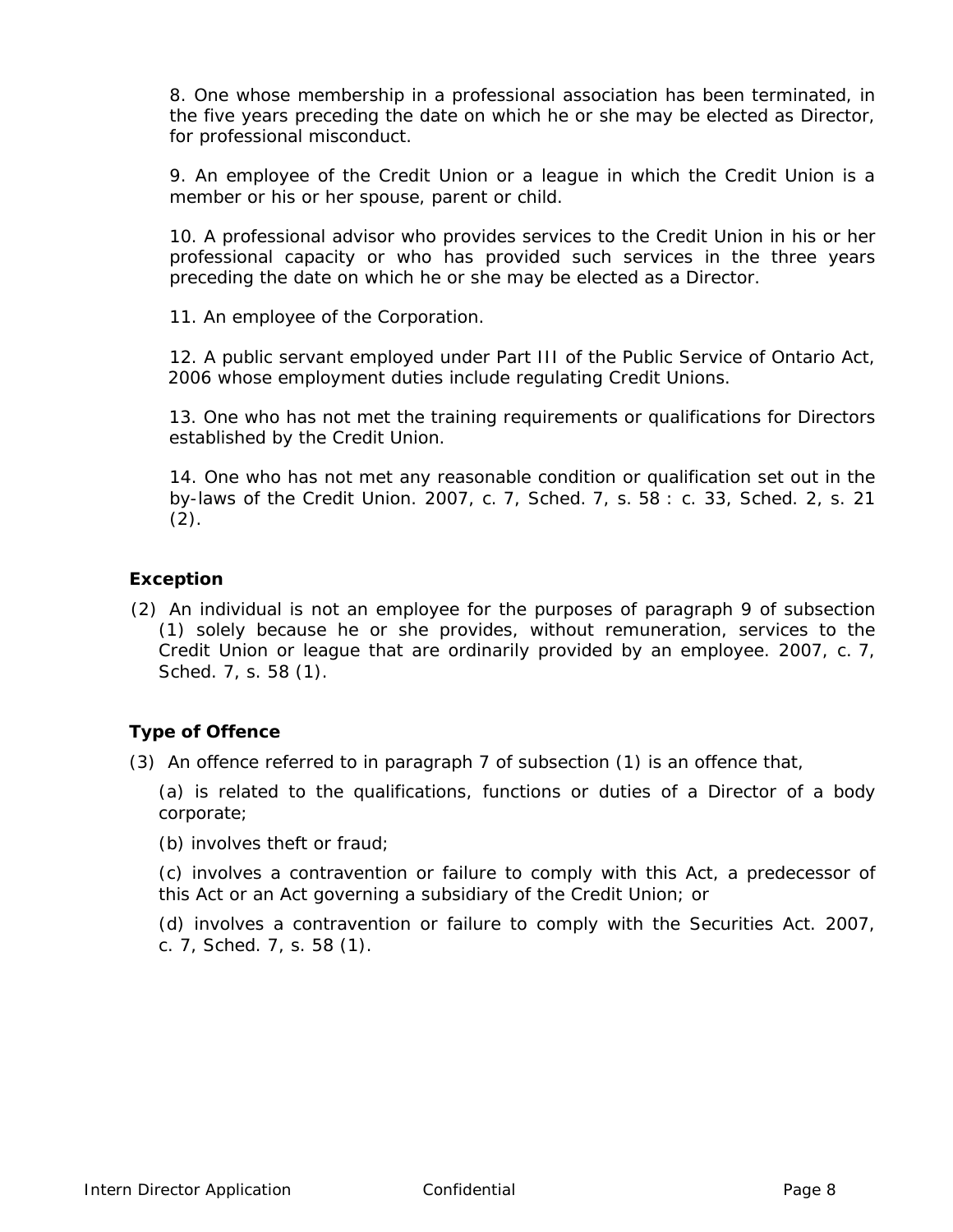#### **HEALTHCARE AND MUNICIPAL EMPLOYEES' CREDIT UNION LIMITED**

#### **INTERN DIRECTOR APPLICANT STATEMENT**

#### <span id="page-8-0"></span>**I, \_\_\_\_\_\_\_\_\_\_\_\_\_\_\_\_\_\_\_\_\_\_\_\_\_\_\_\_\_\_\_\_\_\_\_\_\_\_\_\_\_\_\_\_, STATE AS FOLLOWS:**

- 1. I am a member of HEALTHCARE AND MUNICIPAL EMPLOYEES' CREDIT UNION LIMITED, (hereinafter called the "Credit Union") and, I wish to apply for an Intern Director position with the Credit Union.
- 2. I will have been a member of the Credit Union for at least one (1) continuous year by the upcoming Annual General Meeting, I am 18 years of age or older and I am a Canadian Citizen or a person lawfully admitted to Canada for permanent residency who is ordinarily a resident in Canada,
- 3. I have not been disqualified from becoming or acting as a Director pursuant to the Credit Unions and Caisses Populaires Act, 1994 (see section 92 on page 7), nor I am a Director of another credit union or other deposit taking financial institution.
- 4. I have not been convicted of a criminal offence for which I have not been pardoned.

A Credit Bureau file (at the Credit Union's expense) will be required and referred to by the Nominating Committee of the Board, relating to the qualifications of a Board Member nominee (and Intern Director applicant) as it relates to Section 92 of the Credit Unions and Caisses Populaires Act, 1994. The undersigned consents to the obtaining of such information.

A Police Criminal Record Check (at applicant's expense) will be required after acceptance as an Intern Director.

| Signed before me in the City of _____________________________, in the Province of<br>Ontario. |                            |
|-----------------------------------------------------------------------------------------------|----------------------------|
| This _________ day of ___________________ year ___________.                                   |                            |
|                                                                                               | In the presence of         |
| <b>Applicant's Signature</b>                                                                  |                            |
|                                                                                               | <b>Witness Signature</b>   |
| Print Applicant's Name                                                                        |                            |
| <b>Print Applicant's Address</b>                                                              | <b>Print Name</b>          |
| $\overline{\phantom{a}}$<br>Applicant's Telephone Number                                      |                            |
| <b>Applicant's Email Address</b>                                                              | Applicant's Account Number |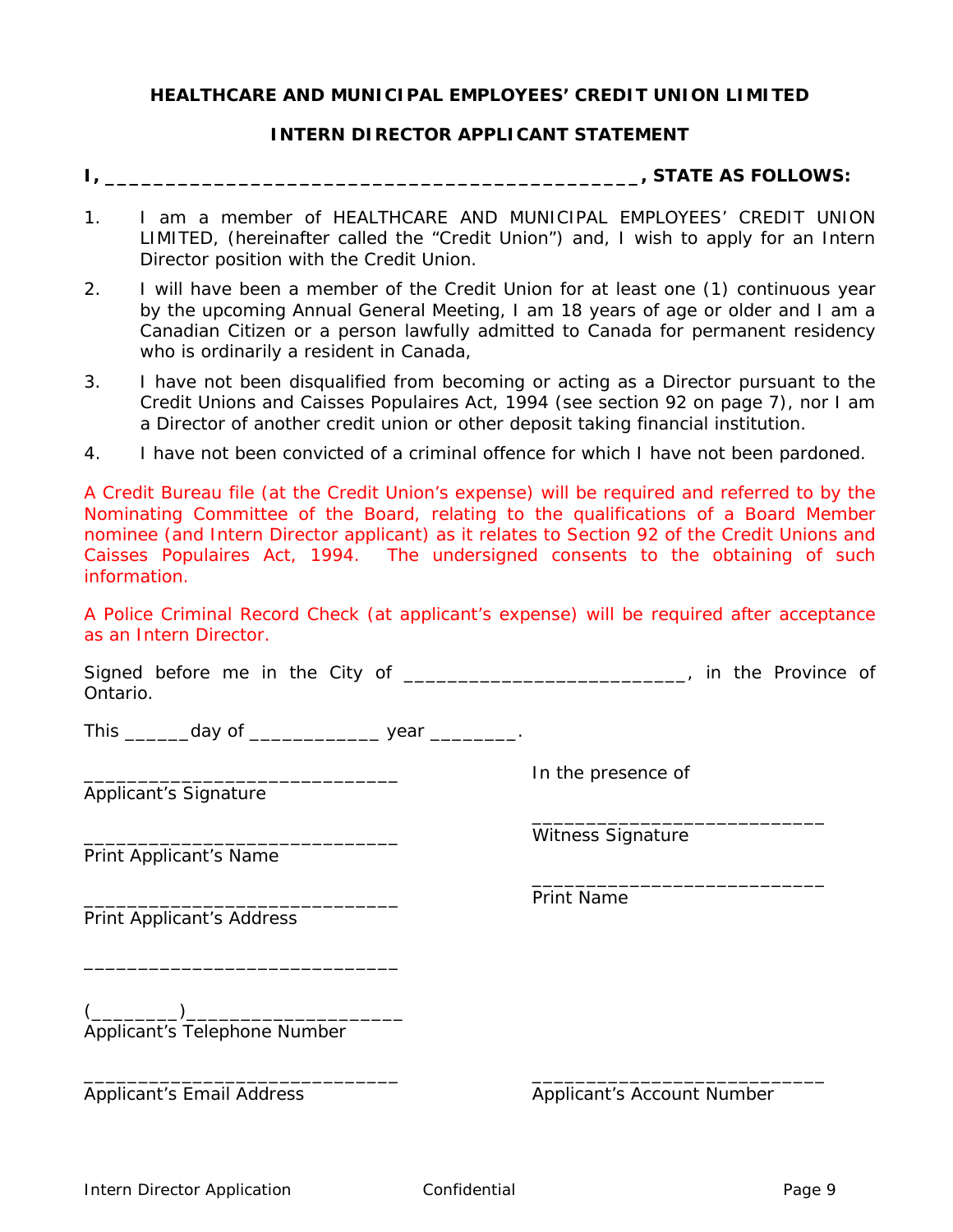# **INTERN DIRECTOR – EXPERIENCE AND SKILLS FORM**

<span id="page-9-0"></span>The following information will provide the Board's Nominating Committee with a detailed summary of your relevant education, business and governance skills and experience. In addition, the information is used for Director development, recruiting and succession planning in order to address the short and long term needs of the Board.

| 1. Which Credit union employer group do you represent if any?                                         |  |  |  |  |
|-------------------------------------------------------------------------------------------------------|--|--|--|--|
| (check one) Healthcare _________ Government ________ Other ______                                     |  |  |  |  |
|                                                                                                       |  |  |  |  |
|                                                                                                       |  |  |  |  |
|                                                                                                       |  |  |  |  |
| Last Employer and Position was:                                                                       |  |  |  |  |
|                                                                                                       |  |  |  |  |
| 2. List any post secondary education in progress or completed (college, university<br>or other).      |  |  |  |  |
|                                                                                                       |  |  |  |  |
|                                                                                                       |  |  |  |  |
|                                                                                                       |  |  |  |  |
| 3. List previous board or committee experience (include brief summary of<br>duties/responsibilities). |  |  |  |  |
|                                                                                                       |  |  |  |  |
|                                                                                                       |  |  |  |  |
|                                                                                                       |  |  |  |  |
|                                                                                                       |  |  |  |  |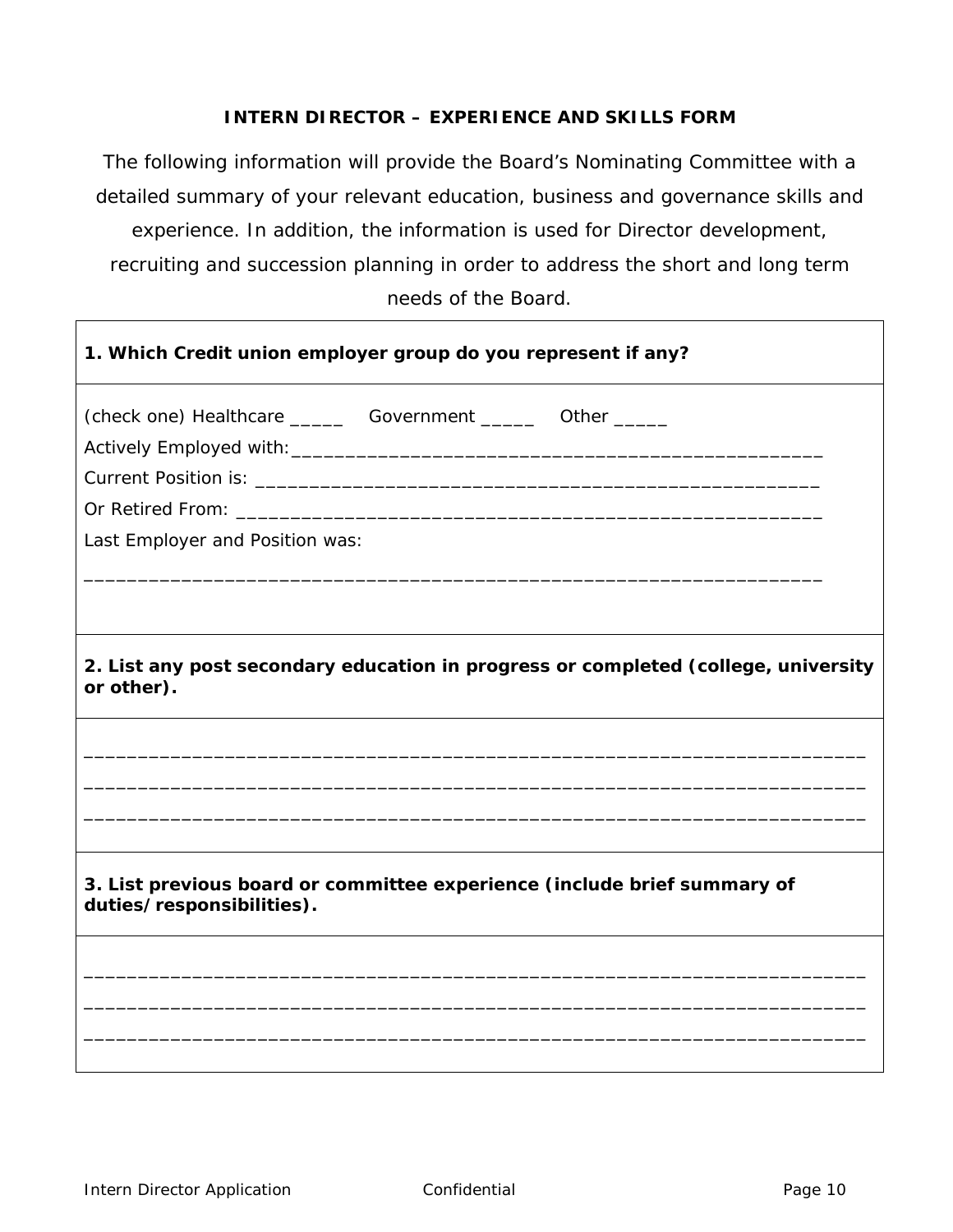4. List any management, financial, human resource or other relevant skills and experience.

5. List relevant risk management or policy development skills and experience, if any.

6. Please provide a brief statement on your interest, telling us why you want to be an Intern Director of HMECU.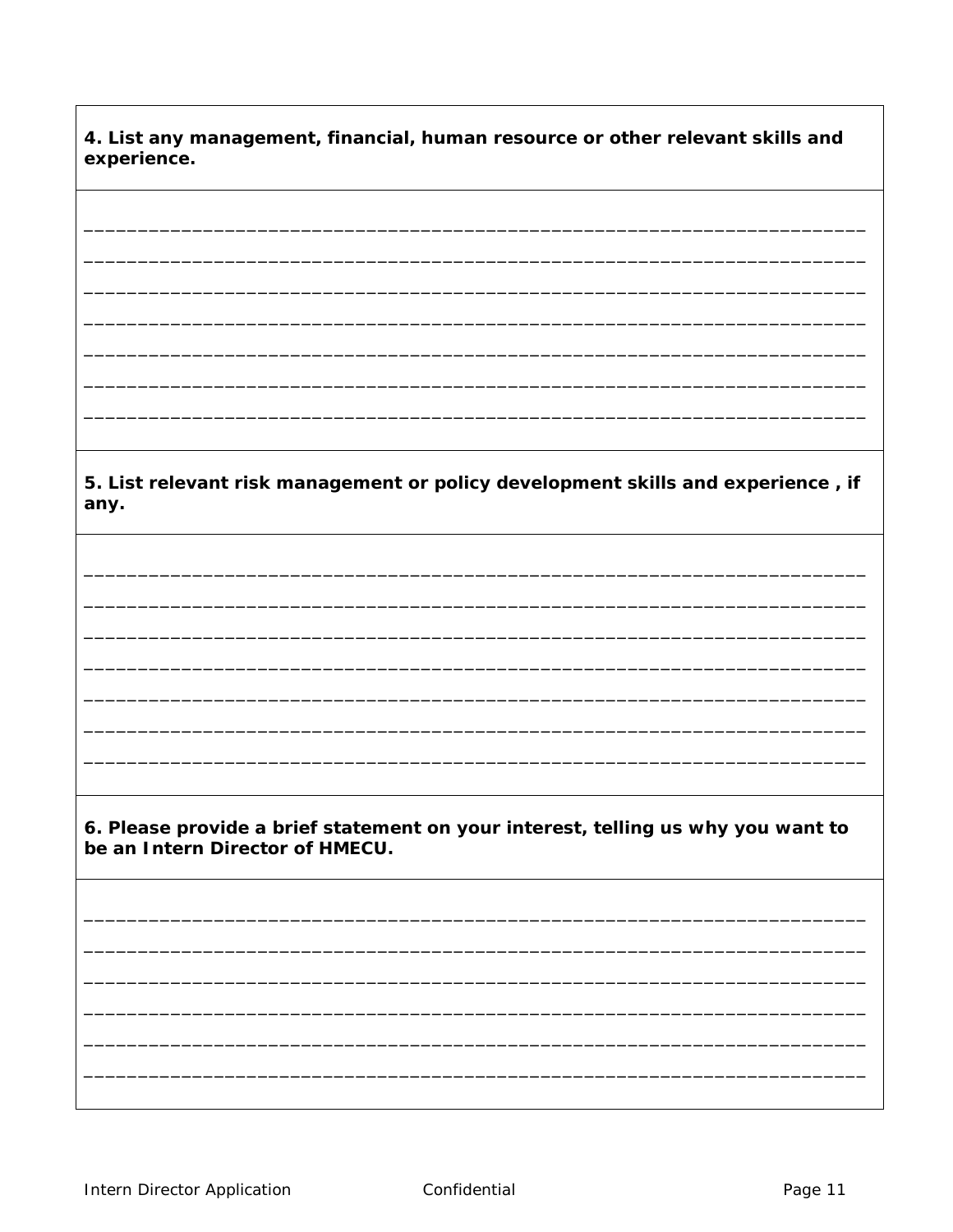## **INTERN DIRECTOR APPLICANT'S EXPERTISE/EXPERIENCE ASSESSMENT**

<span id="page-11-0"></span>HMECU is committed to the principle of a high quality Board of Directors, and expects that each Director brings to the Board a certain level of knowledge and experience, demonstrates certain key attributes and adheres to certain principles. The following selfassessment will assist the *Nominating Committee* in determining the degree of expertise that you bring as an Intern Director candidate.

Please indicate your level of expertise/experience in the following table by indicating:

- E Expert
- S Strong
- G Good
- B Basic
- N/A no relevant experience

To assist you in answering, please refer to the following definitions:

- Expert: You possess a degree/certificate/diploma in the skill area and/or have significant work experience in that field.
- Strong: You have direct experience, or significant familiarity with the field as part of your employment or volunteer activities.
- Good: You understand the basic fundamentals and concepts that are encountered in this skill area.
- Basic: You have some knowledge of the competency.
- N/A: You have no familiarity with the topic or area.

*Please Note: It is a Board policy requirement that if elected to the Board, you will be expected to complete a more comprehensive self-assessment of specific competencies within 3 months of election. This assessment is used to help determine your training and self-development needs in order to fulfill the Director training and qualifications requirements as established by the Credit Union*.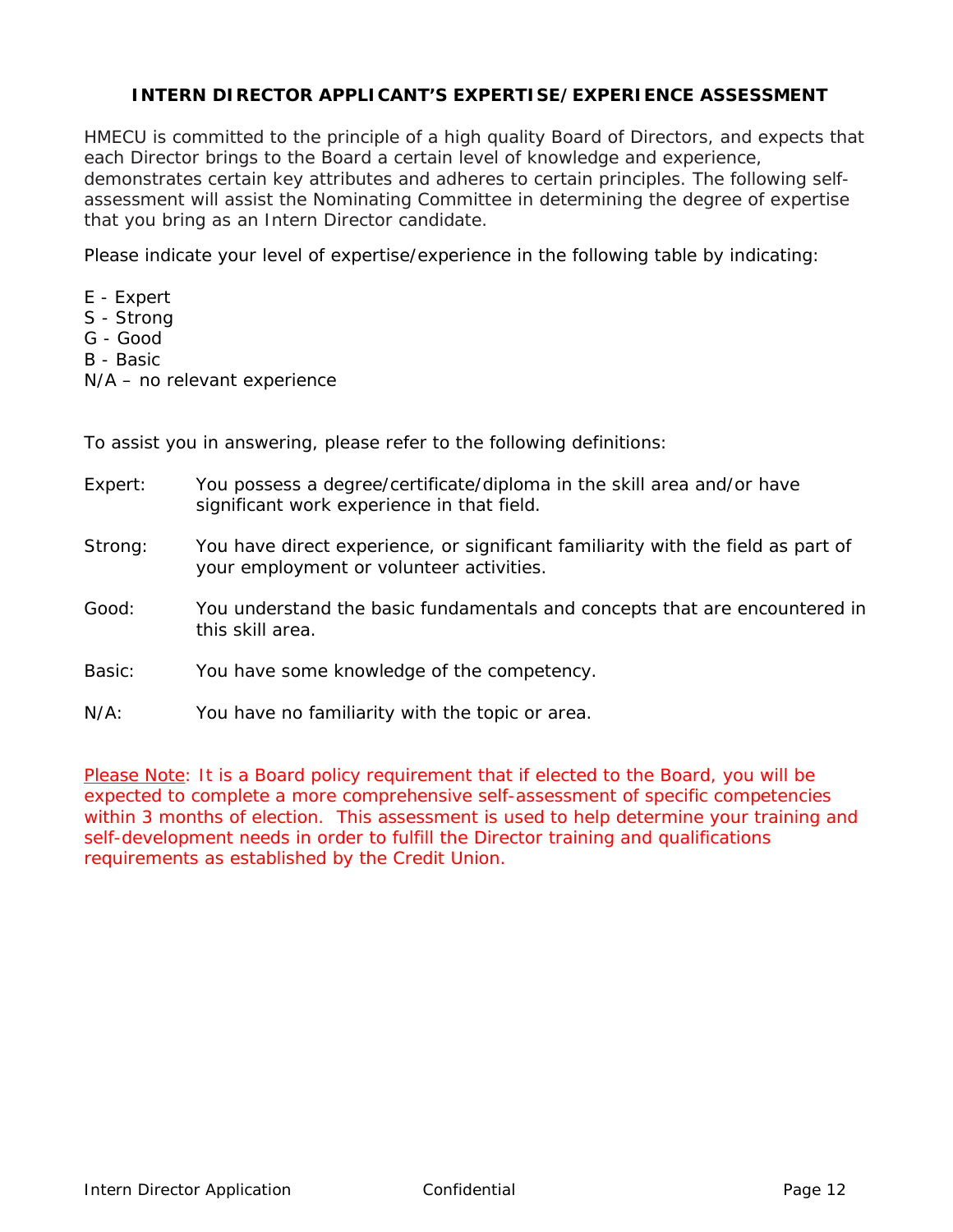|    | Competency/Area                                                                                                                                                                    | Rating |
|----|------------------------------------------------------------------------------------------------------------------------------------------------------------------------------------|--------|
| 1. | <b>Audit and Compliance</b><br>Performance and regulatory standards; examination & auditing<br>procedures                                                                          |        |
| 2. | <b>Board &amp; President and CEO Performance</b><br>Setting and evaluating criteria and standards of performance of<br>the Board, Directors and the President and CEO              |        |
| 3. | <b>Credit Union Operations</b><br>Cooperative business model; key components of operations<br>(people, physical and technical infrastructure), operational risks                   |        |
| 4. | Financial Literacy / Expertise<br>Reading and interpreting financial statements and financial<br>performance indicators                                                            |        |
| 5. | <b>Governance and Ethics</b><br>Board roles and responsibilities; structure; decision making<br>powers; Board policies and processes; Committees (mandates;<br>structure; process) |        |
| 6. | Leadership<br>Leadership traits; skills and effective professional and personal<br>attributes                                                                                      |        |
| 7. | <b>Regulatory Environment with Respect to Financial</b><br><b>Services &amp; Credit Union Sectors</b><br>Governing legislation and guidance; regulators                            |        |
| 8. | <b>Risk Management Oversight; Enterprise Risk</b><br>Management<br>Financial and operational risks; risk management and<br>monitoring                                              |        |
| 9. | <b>Strategic Planning</b><br>Strategic planning concepts; process; importance of clear<br>strategic direction; monitoring of strategic plan implementation                         |        |
|    | 10. Information Technology<br>Hardware; software; networking; banking systems; databases;<br>web-enabled services                                                                  |        |
|    | 11. Partnering / Mergers and Acquisitions<br>Merger strategies; issues, benefits and challenges                                                                                    |        |
|    | 12. Executive Recruiting & Human Resource Management<br>Recruitment; hiring criteria and practices; performance<br>evaluation, union negotiations, privacy legislation             |        |
|    | 13. Other competencies; areas of expertise                                                                                                                                         |        |